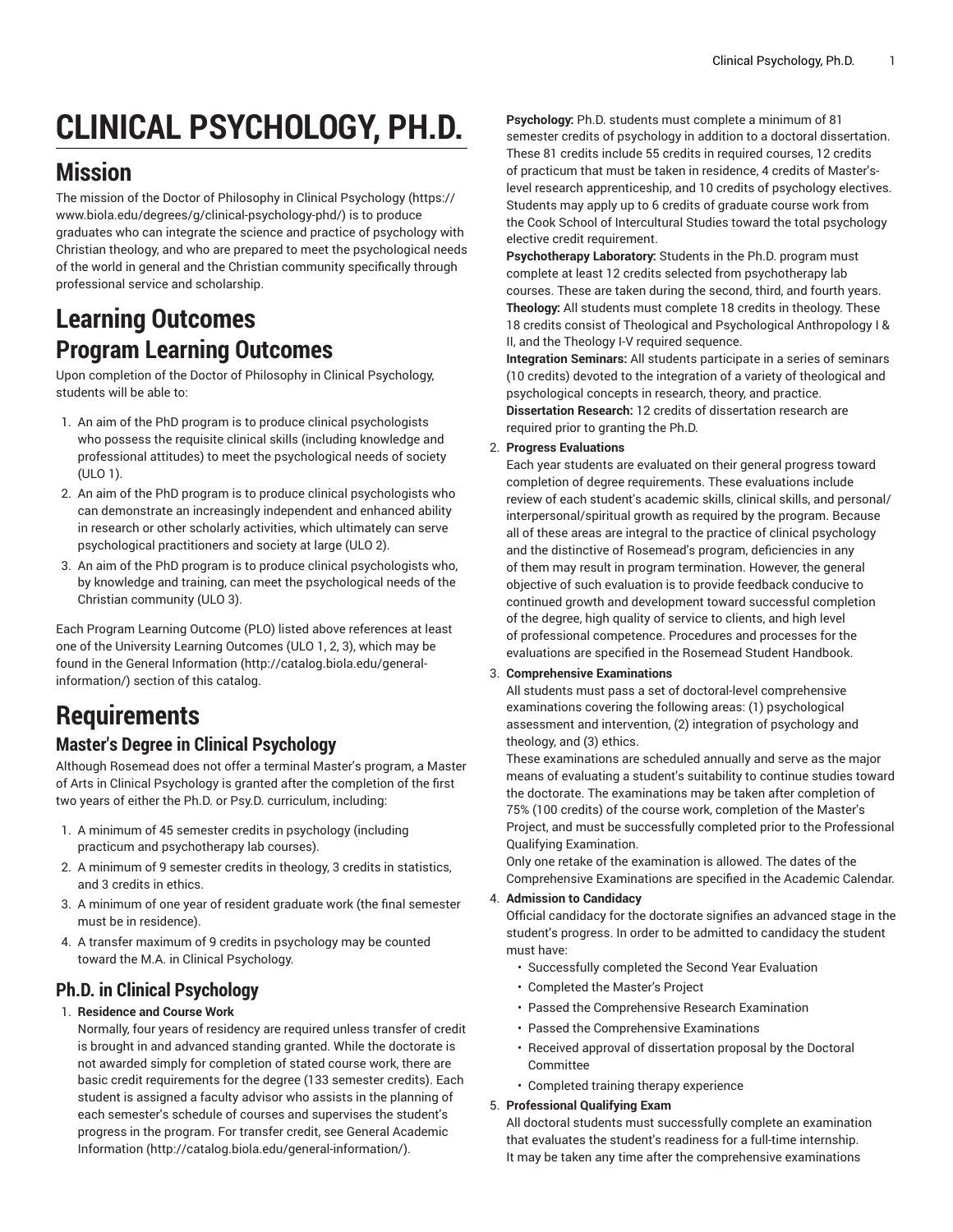have been passed and must be completed prior to acceptance of an internship. Only one retake of the exam is allowed. The examining committee may require the student to complete additional coursework, practicum, or other professional growth experiences prior to beginning the internship. See the Professional Qualifying Exam Guidelines in the student handbook for further details.

#### 6. **Internship**

All students are required to successfully complete a one year, fulltime clinical internship prior to graduation. All internships are to be approved in advance by the Clinical Training Committee. For further details, refer to the Internship Guidelines in the student handbook. Also, all students need to meet with a Graduate Graduation Counselor in the Office of the Registrar to have their internship eligibility confirmed one year prior to their internship. Internship Fees are listed in the Internship course section (RSTN 731). There is some provision for students to complete this requirement in two years at half-time.

#### 7. **Completion of Training Therapy Experience**

All students must receive certification of completion of training therapy from the Director of Clinical Training. 86 hours of training therapy is required, at least 50 of which must be individual therapy. See Training Therapy Guidelines in the student handbook for further details.

#### 8. **Completion of Comprehensive Research Examination**

All Ph.D. students must pass a Comprehensive Research Exam given at the completion of their Advanced Research Design course.

#### 9. **Dissertation**

A dissertation evidencing high attainment in original scholarship must be submitted by all Ph.D. candidates. All dissertation credits must be accrued prior to internship. The student has completed the dissertation portion of the degree requirements only when all Rosemead and UMI forms and fees have been paid and the final copy is submitted by Rosemead School of Psychology to UMI. Detailed information is found in the Student Dissertation Guidelines in the student handbook.

#### 10. **Final Oral Examination**

The final examination is an oral defense of the dissertation before the doctoral committee and other invited professionals.

| Code                     | Title                                                       | <b>Credits</b> |
|--------------------------|-------------------------------------------------------------|----------------|
| <b>Core Requirements</b> |                                                             |                |
| <b>RSDS 721</b>          | Dissertation Research <sup>1</sup>                          | 12             |
| <b>RSPY 501</b>          | Introduction to Psychotherapy                               | 1              |
| <b>RSPY 502</b>          | <b>Advanced Statistics</b>                                  | 3              |
| <b>RSPY 504</b>          | Evidence-Based Practice: Beyond<br><b>Treatment Manuals</b> | $\overline{2}$ |
| <b>RSPY 506</b>          | Program Evaluation and<br>Consultation                      | 3              |
| <b>RSPY 515</b>          | Introduction to Psychopathology                             | 3              |
| <b>RSPY 530</b>          | History and Systems of Psychology                           | $\overline{2}$ |
| <b>RSPY 561</b>          | History of Psychoanalytic Thought                           | $\overline{2}$ |
| <b>RSPY 601</b>          | <b>Research Design</b>                                      | 3              |
| <b>RSPY 603</b>          | Cognitive-Affective Aspects of<br>Behavior                  | 3              |
| <b>RSPY 607</b>          | <b>Biological Aspects of Behavior</b>                       | $\overline{2}$ |
| <b>RSPY 608</b>          | Social Psychology                                           | 3              |
| <b>RSPY 611</b>          | Research Apprenticeship I                                   | $\overline{2}$ |
| <b>RSPY 612</b>          | Research Apprenticeship II                                  | $\overline{2}$ |
| <b>RSPY 613</b>          | Research Design Lab                                         | $\overline{0}$ |
|                          |                                                             |                |

| <b>RSPY 615</b>                                    | <b>Advanced Developmental</b><br>Psychology                          | 3              |
|----------------------------------------------------|----------------------------------------------------------------------|----------------|
| <b>RSPY 623</b>                                    | Seminar in Multicultural Issues I <sup>2</sup>                       | $\mathbf{1}$   |
| <b>RSPY 624</b>                                    | Seminar in Multicultural Issues II <sup>2</sup>                      | 1              |
| <b>RSPY 625</b>                                    | Multicultural Issues in Clinical                                     | 3              |
|                                                    | Psychology                                                           |                |
| <b>RSPY 641</b>                                    | Measurement and Assessment I:                                        | 3              |
|                                                    | <b>Cognitive Assessment</b>                                          |                |
| <b>RSPY 642</b>                                    | Measurement and Assessment II:<br>Personality                        | 3              |
| <b>RSPY 681</b>                                    | Pre-practicum I                                                      | 1              |
| <b>RSPY 682</b>                                    | Pre-practicum II                                                     | $\overline{2}$ |
| <b>RSPY 688</b>                                    | Practicum Consultation <sup>3</sup>                                  | 0              |
| <b>RSPY 691</b>                                    | Practicum I                                                          | 3              |
| <b>RSPY 692</b>                                    | Practicum II                                                         | 3              |
| <b>RSPY 693</b>                                    | <b>Practicum III</b>                                                 | 3              |
| <b>RSPY 694</b>                                    | Practicum IV                                                         | 3              |
| <b>RSPY 704</b>                                    | <b>Advanced Research Design</b>                                      | 3              |
| <b>RSPY 708</b>                                    | <b>Structural Equation Modeling</b>                                  | 3              |
| <b>RSPY 711</b>                                    | Seminar in Ethical and Professional<br><b>Issues</b>                 | 3              |
| <b>RSPY 713</b>                                    | Principles and Practices in Clinical<br>Supervision                  | 2              |
| <b>RSPY 715</b>                                    | Training Therapy (Interpersonal) <sup>4</sup>                        | $\overline{0}$ |
| <b>RSPY 716</b>                                    | Training Therapy (Individual) <sup>4</sup>                           | 0              |
| <b>RSTH 515</b>                                    | Theological and Psychological<br>Anthropology I                      | 2              |
| <b>RSTH 516</b>                                    | Theological and Psychological<br>Anthropology II                     | 2              |
| <b>RSTH 540</b>                                    | Theology I: Theoretical Foundations<br>of Integration                | $\overline{2}$ |
| <b>RSTH 550</b>                                    | Theology II: Spiritual Theology and<br>the Dynamics of Change        | 3              |
| <b>RSTH 613</b>                                    | Theology III: Spiritual Theology and<br>the Dynamics of Change II    | 3              |
| <b>RSTH 614</b>                                    | Theology IV: Biblical Interpretation<br>and New Testament Psychology | 3              |
| <b>RSTH 615</b>                                    | Theology V: The Kingdom of God<br>and Human Flourishing              | 3              |
| <b>RSTN 731</b>                                    | Full-Time Internship in Clinical<br>Psychology <sup>5</sup>          | 0              |
| <b>RSTN 733</b>                                    | Internship in Clinical Psychology-<br>Continuation                   | 0              |
| <b>RSTP 500</b>                                    | Psychotherapy and Religion                                           | 1              |
| <b>Elective Requirements</b>                       |                                                                      |                |
|                                                    | Students must take the following for elective credit:                |                |
| Practicum Electives (RSPY 697, RSPY 698, RSPY 699) |                                                                      | 4              |
| Psychology Electives (RSPY only)                   |                                                                      | 6              |
| Integration Electives (RSTP)                       |                                                                      | 9              |
| Psychotherapy Lab Electives (RSLB)                 |                                                                      | 12             |
| <b>Total Credits</b>                               |                                                                      | 133            |
|                                                    |                                                                      |                |

<sup>1</sup> Must be taken multiple times for a total of 12 credits.

Must be taken during the first year.